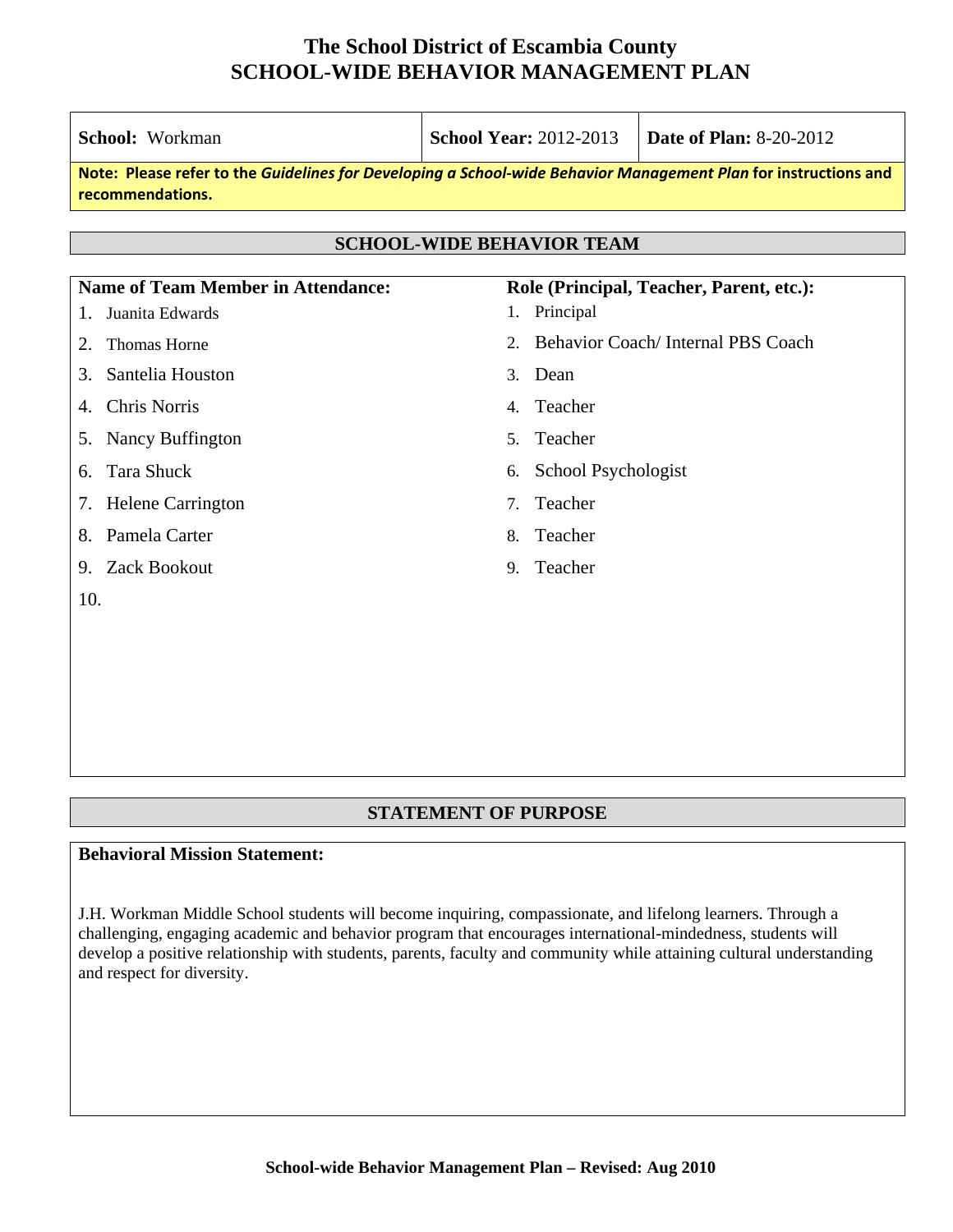### **BASELINE DATA**

### **PREVIOUS SCHOOL YEAR** 2011 - 2012

| <b>Office Discipline Referrals (ODR)</b>                                                        |      |  |
|-------------------------------------------------------------------------------------------------|------|--|
| Number of Office Discipline<br>Referrals (ODR)                                                  | 1064 |  |
| Average ODR per Student<br>$(\# ODR \div \# \text{ of students enrolled})$                      | 1.15 |  |
| Number of Students with ODR                                                                     | 328  |  |
| <b>Out-of-School Suspensions (OSS)</b>                                                          |      |  |
| Number of Incidents of<br>Out-of-School Suspension (OSS)                                        | 328  |  |
|                                                                                                 |      |  |
| Average OSS per Student<br>$(\text{\#} \text{OSS} \div \text{\#} \text{ of students enrolled})$ | .35  |  |

| <b>In-School Suspensions (ISS)</b>                               |      |  |
|------------------------------------------------------------------|------|--|
| Number of Incidents of                                           | 508  |  |
| In-School Suspension (ISS)                                       |      |  |
| Average ISS per Student<br>(# ISS $\div$ # of students enrolled) | .54  |  |
| Number of Students with ISS                                      | 266  |  |
| <b>Attendance</b>                                                |      |  |
| <b>Average Daily Attendance</b>                                  | 94.2 |  |
| <b>Bullying Prevention</b>                                       |      |  |
| Percent of Students Trained                                      | 100  |  |
| Percent of                                                       | 100  |  |
| <b>Staff Trained</b>                                             |      |  |

### **ADDITIONAL DATA AND OUTCOMES**

**What other data or outcomes will your school use for continuous monitoring of your school-wide behavior management plan (e.g., academic data, faculty attendance, school surveys, training, ESE referrals, etc.)? The outcomes may also include various ways of analyzing school-wide behavioral data as outlined in the** *School-wide Behavioral Data Guide* **(e.g., referrals/suspensions by grade level, location, problem behavior, time of day, student, class, etc.).**

Team Collaboration to learn about students with behavioral concerns PBS

RtI-B

Swiss

Terms

School wide Compass lesson plans about behavior every Monday.

Attendance

Mentoring

Recovery classes for students who fail a course.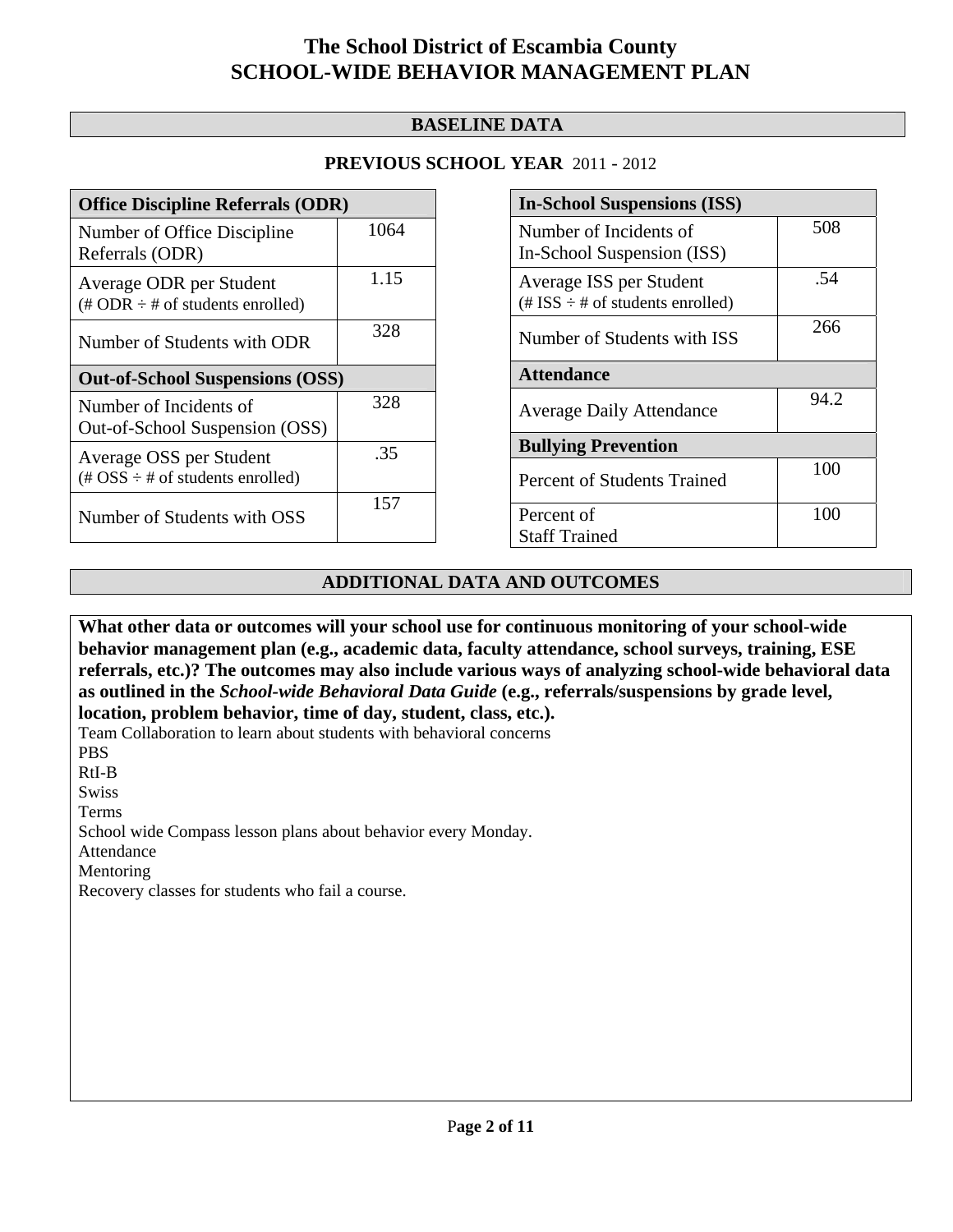## **SCHOOL-WIDE BEHAVIORAL GOALS**

|    | 1. Out-of-school suspension<br>Reduce the number of OSS by 5%, by using our PBS system. That system includes rewards each nine weeks for<br>students with a limited number of referrals. The student reward system starts over every nine weeks in hopes of<br>providing incentives to a student who may have had several referrals in the previous nine weeeks.<br>Behavior Coach and Dean have a mentoring group which will consist of 20 male and female students.<br>Bus rewards are offered every nine weeks for buses with 0 referrals.                                         |
|----|---------------------------------------------------------------------------------------------------------------------------------------------------------------------------------------------------------------------------------------------------------------------------------------------------------------------------------------------------------------------------------------------------------------------------------------------------------------------------------------------------------------------------------------------------------------------------------------|
|    | 2. Attendance<br>Increase the daily attendance by .5%                                                                                                                                                                                                                                                                                                                                                                                                                                                                                                                                 |
|    | 3. Bullying<br>Bullying club is run by the Resource Officer. He uses multimedia as a way for students to talk to him privately<br>about being bullied. EX: facebook, instagram, etc                                                                                                                                                                                                                                                                                                                                                                                                   |
| 4. | <b>Office Discipline Referrals</b><br>Reduce the number of office referrals by 5% for the previous year of 1064 referrals.<br>The PBS system includes rewards each nine weeks for students with a limited number of referrals. The student<br>reward system starts over every nine weeks in hopes of providing incentives to a student who may have had several<br>referrals in the previous nine weeeks.<br>Behavior Coach and Dean have a mentoring group which will consist of 20 male and female student.<br>Bus rewards are offered every nine weeks for buses with 0 referrals. |
|    | 5. Other                                                                                                                                                                                                                                                                                                                                                                                                                                                                                                                                                                              |
|    | 6. Other                                                                                                                                                                                                                                                                                                                                                                                                                                                                                                                                                                              |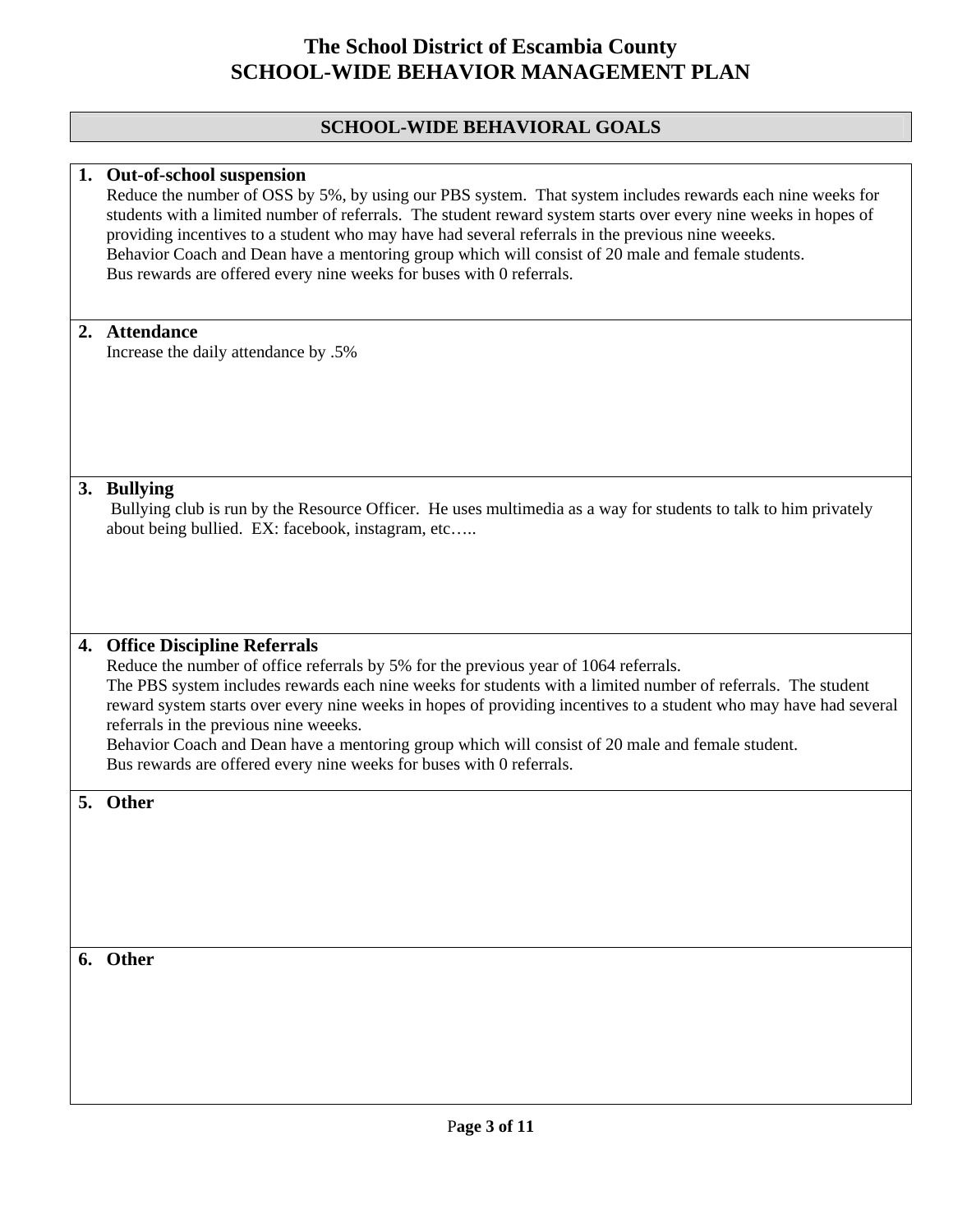#### **PROGRESS MONITORING**

**Your school-wide behavior team should meet to review data and discuss concerns or revisions to your school-wide behavior management plan once a month and complete progress monitoring forms quarterly. Describe when you plan to meet (days, location, and time) throughout the school year.**  The PBS team will meet once a month in room 512 at 8:45.

**Describe the procedures that your school will use to collect, summarize, and analyze the behavioral data prior to team meetings. Procedures are required for entering the information into the database, summarizing the data, and developing graphs using the** *School-wide Behavioral Data Guide***.** 

The PBS team will use existing SWISS and new RTI-B data. We will also use teacher input of student behavioral concerns which is collected every week in collaboration meetings by grade level.

**How will your school document the school-wide behavior team meetings?** Using a 30 day school plan for every meeting each month.

**Describe how your school-wide behavior team will share the data and outcomes with your faculty, staff, and other stakeholders?** 

Principal Edwards determines the dates for the PBS teams to share data at our monthly faculty meetings.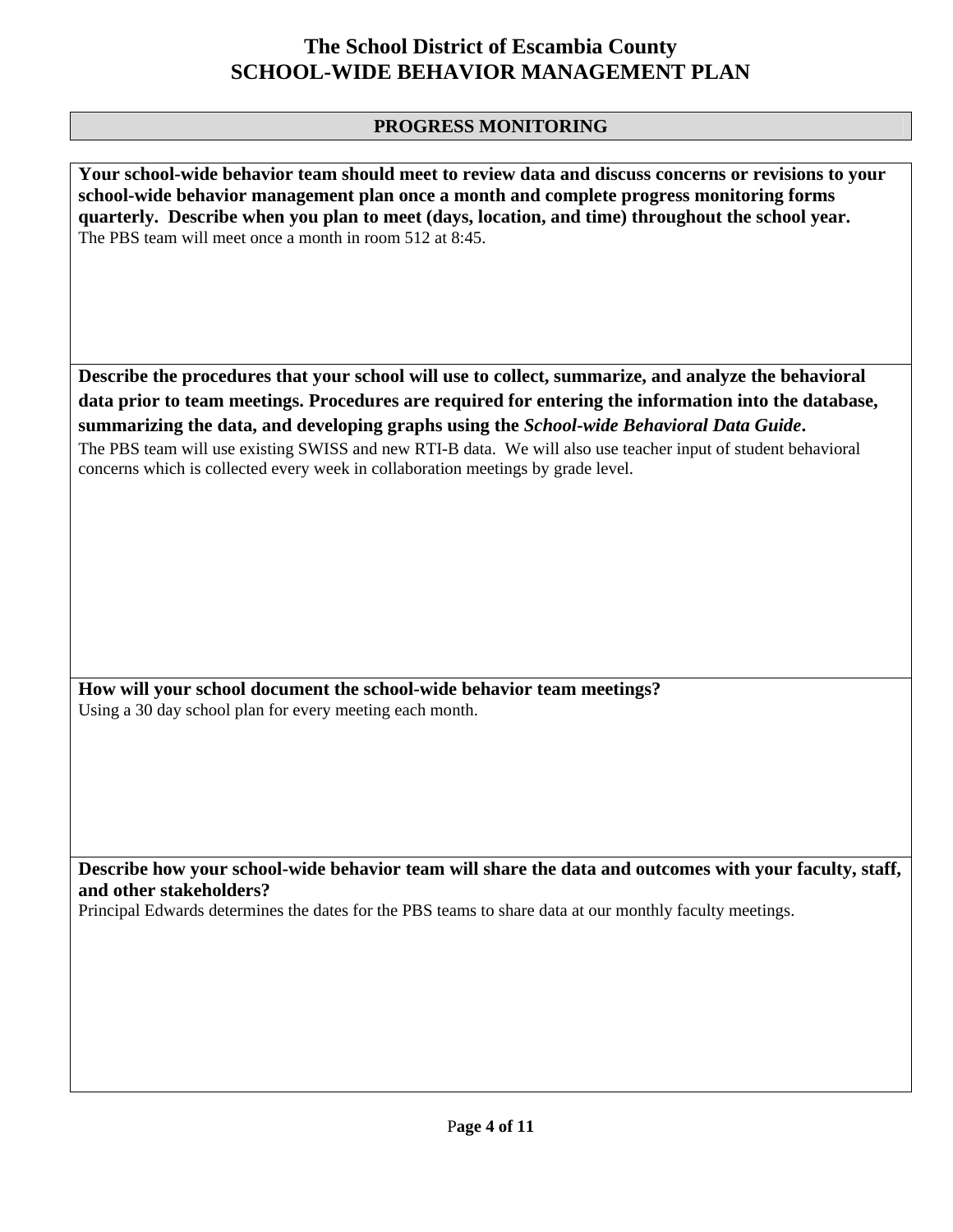### **SCHOOL EXPECTATIONS AND RULES**

**List 3 – 5 school-wide expectations**

School wide expectations are Be Respectful, Be Responsible, and Be Safe

|                                | Setting:            | Setting:            | Setting:            | <b>Setting:</b>     |
|--------------------------------|---------------------|---------------------|---------------------|---------------------|
| Rules/<br><b>Expectations:</b> | All School Settings | All School Settings | All School Settings | All School Settings |
| Respectful                     | Caring              | Thinker             | Open-Minded         | Communicator        |
| Responsible                    | Principled          | Knowedgeable        | <b>Risk Takers</b>  |                     |
| Safe                           | Balanced            | Reflective          | Inquiring           |                     |
|                                |                     |                     |                     |                     |
|                                |                     |                     |                     |                     |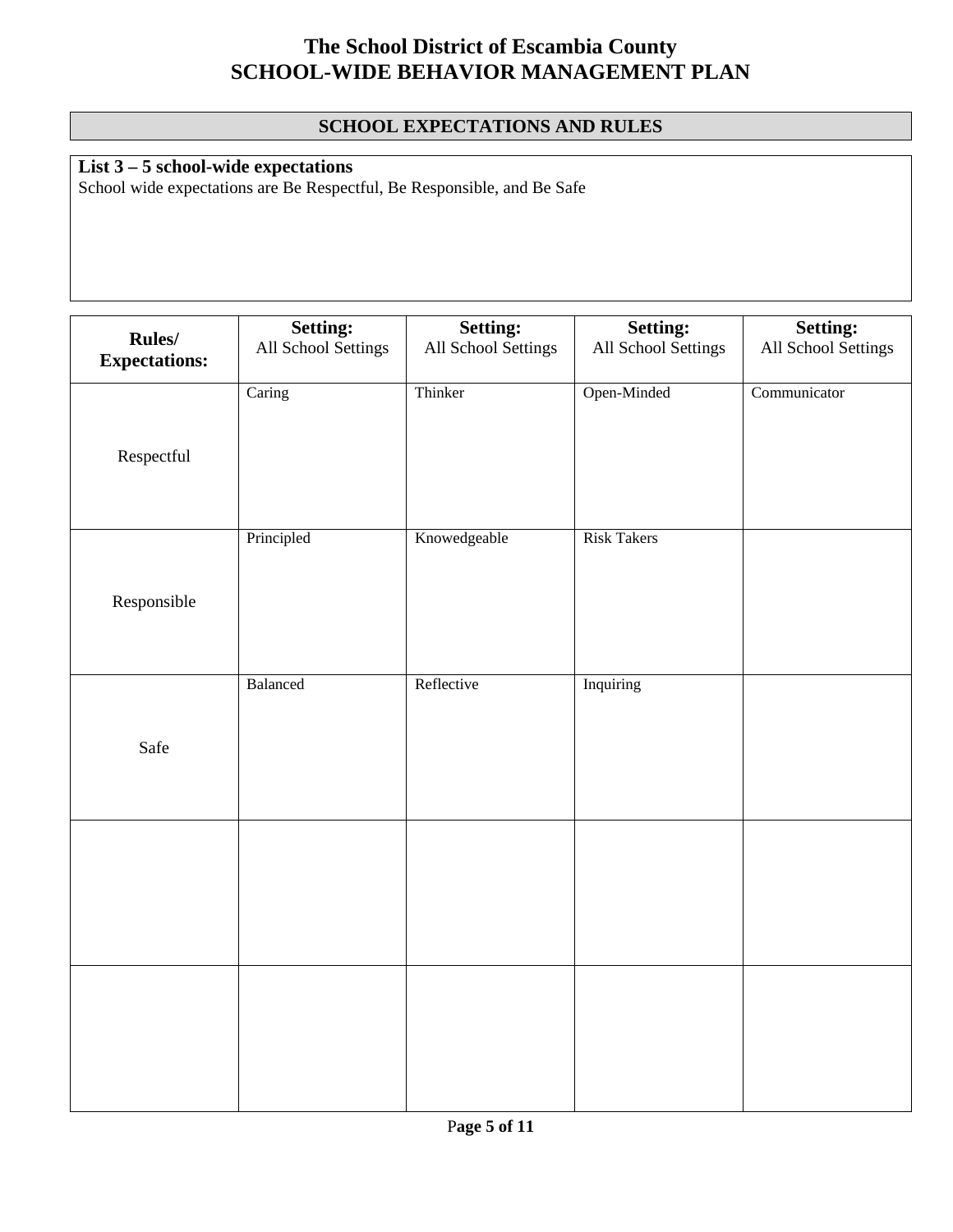#### **TEACHING EXPECTATIONS AND RULES**

**How will your school introduce the school-wide expectations and rules to all of your students and staff?**  Behavior Coach and Dean have addressed school wide expectations and rules during orientation of  $6<sup>th</sup>$  graders. We will also be taping the expectations and rules for all students to run on the school based tv called CCTV. This will also be used in training new teachers and staff about PBS.

#### **During the school year, what activities will your school implement to encourage on-going direct instruction of the school-wide expectations and rules? How will your school embed the expectations and rules into the daily curriculum?**

The JAGS- PBS Lessons should be taught on Monday of each week during 1st period COMPASS (9:15am-9:45am). JAGS are: Respectful, Caring, Thinkers, Open-Minded, Communicator, Responsible, Principled, Knowledgeable, Risk-takers, Safe, Balanced, Reflective, Inquiring

**How often will you plan to provide refresher training on expectations and rules to staff and students in your school? How will you orient and teach new students who arrive mid-year?**  Teachers and Staff will have a refresher during a faculty meeting prior to  $3<sup>rd</sup>$  nine weeks.

We will also be taping the expectations and rules for all students to run on the school based tv called CCTV. This will also be used in training new teachers and staff about PBS.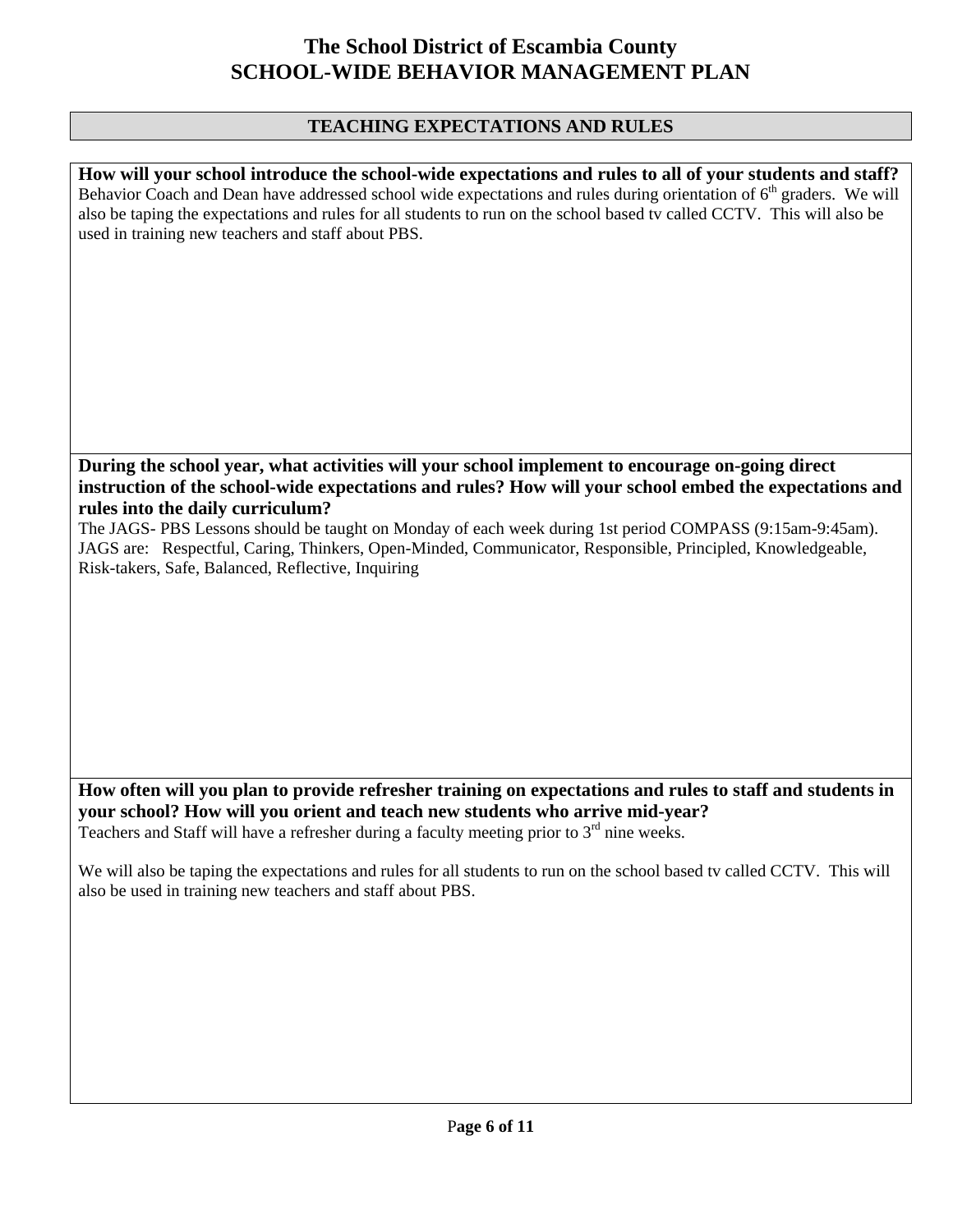#### **REWARD/RECOGNITION PROGRAM**

#### **What type of reward system will you use?**

The PBS system includes rewards each nine weeks for students with a limited number of referrals. Students receive JAG bucks when demonstrating school wide expectations. Jag bucks are redeemable in the school store and students may buy back a referral in order to participate in the nine weeks activities. The student reward system starts over every nine weeks in hopes of providing incentives to a student who may have had several referrals in the previous nine weeeks.

Behavior Coach and Dean have a mentoring group which will consist of 20 male and female student. Bus rewards are offered every nine weeks for buses with 0 referrals.

#### **Describe the behaviors for which you will reward or recognize students.**

When a student demonstrates a school wide expectation a teacher or staff member may reward them with a Jag buck. -Respectful

- Caring Thinkers Open-Minded Communicator -Responsible Principled Knowledgeable Risk Takers -Safe Balanced Reflective
- Inquiring

#### **How will you implement the reward system?**

Teachers, office personal, Resource officer, and staff may distribute a jag buck to any student which they see demonstrating a school wide expectation.

Behavior Coach and Dean will provide rewards each nine weeks for buses.

Teachers on grade levels will implement the rewards for the nine weeks for students with limited or zero referrals.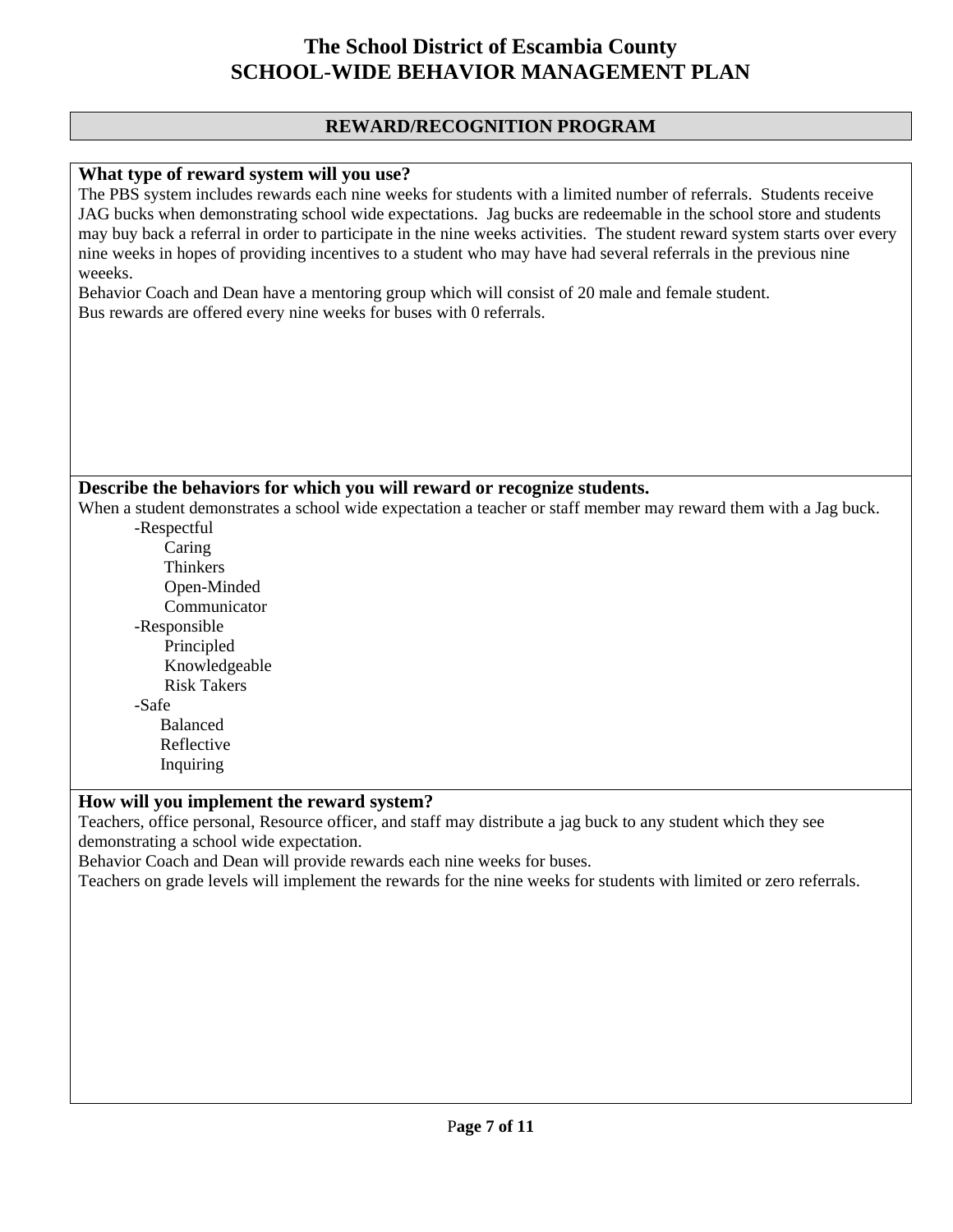## **DISCIPLINARY PROCEDURES**

| Explain the discipline process at your school. Differentiate between minor and major behavior                                            |
|------------------------------------------------------------------------------------------------------------------------------------------|
| incidents and describe the process for documenting and addressing both types of incidents.                                               |
| Minor Infractions: Teachers will complete the 4 step intervention plan                                                                   |
| Step 1-complete a student information sheet                                                                                              |
| -verbal reminder/warning                                                                                                                 |
| -Parent phone call/letter                                                                                                                |
| Step 2-complete a student information sheet                                                                                              |
| -in class intervention (pick one: change seat, in class time out, 1:1 conference, Informal Contact)                                      |
|                                                                                                                                          |
| -Parent phone call/letter                                                                                                                |
| Step 3-complete a student information sheet                                                                                              |
| -Intervention: Parent/Guardian conference                                                                                                |
| -Parent phone call/letter                                                                                                                |
| -Contact Guidance and check with collaboration team.                                                                                     |
| Step 4-Office Referral                                                                                                                   |
| Major Infraction:<br>Referral to the Dean or Behavior Coach and the student will be dealt with according to the adjudication guidelines. |
|                                                                                                                                          |
| What intervention strategies will your school use to prevent behavior that results in discipline referrals                               |
| and out-of-school suspensions?                                                                                                           |
| PBS program                                                                                                                              |
| Mentoring by Behavior Coach and Dean                                                                                                     |
| Bullying club by the Resource officer                                                                                                    |
|                                                                                                                                          |
|                                                                                                                                          |
|                                                                                                                                          |
|                                                                                                                                          |
|                                                                                                                                          |
|                                                                                                                                          |
|                                                                                                                                          |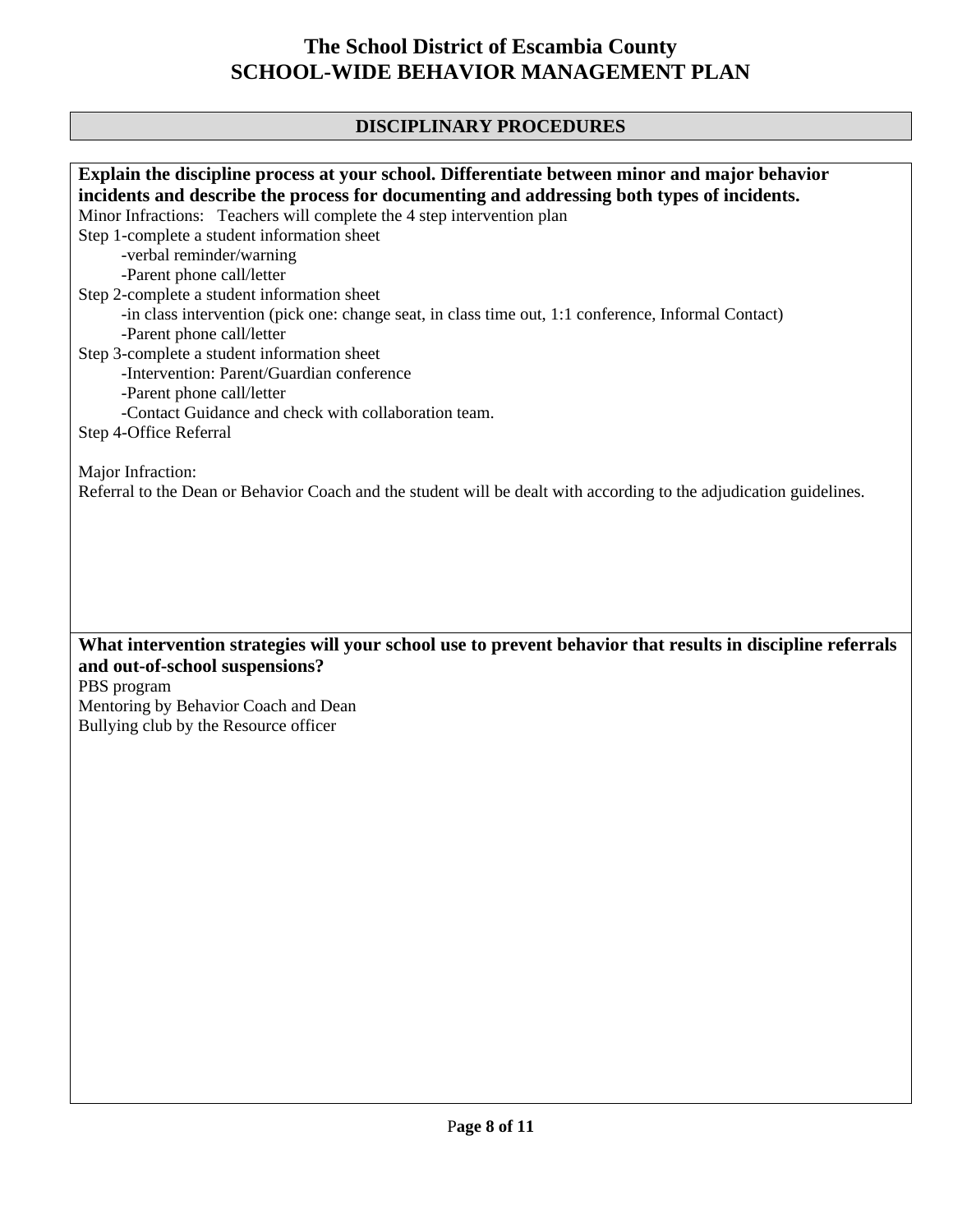#### **DISCIPLINARY PROCEDURES (continued)**

### **What are the consequences or disciplinary actions that are used in your school?**

Workman follows the adjudication guidelines in order to treat all students fair on a case by case basis.

We offer:

ISS, Saturday work detail, Lunch work detail, Parent Conferences, Guidance Referrals, Removal from nine week Activities, Pep Rallies, Dances, Events, Clubs, and/or class trip.

**For Middle or High Schools:** 

**How do the adjudication guidelines complement your disciplinary procedures?** 

Workman follows the adjudication guidelines in order to treat all students fair in a case by case basis.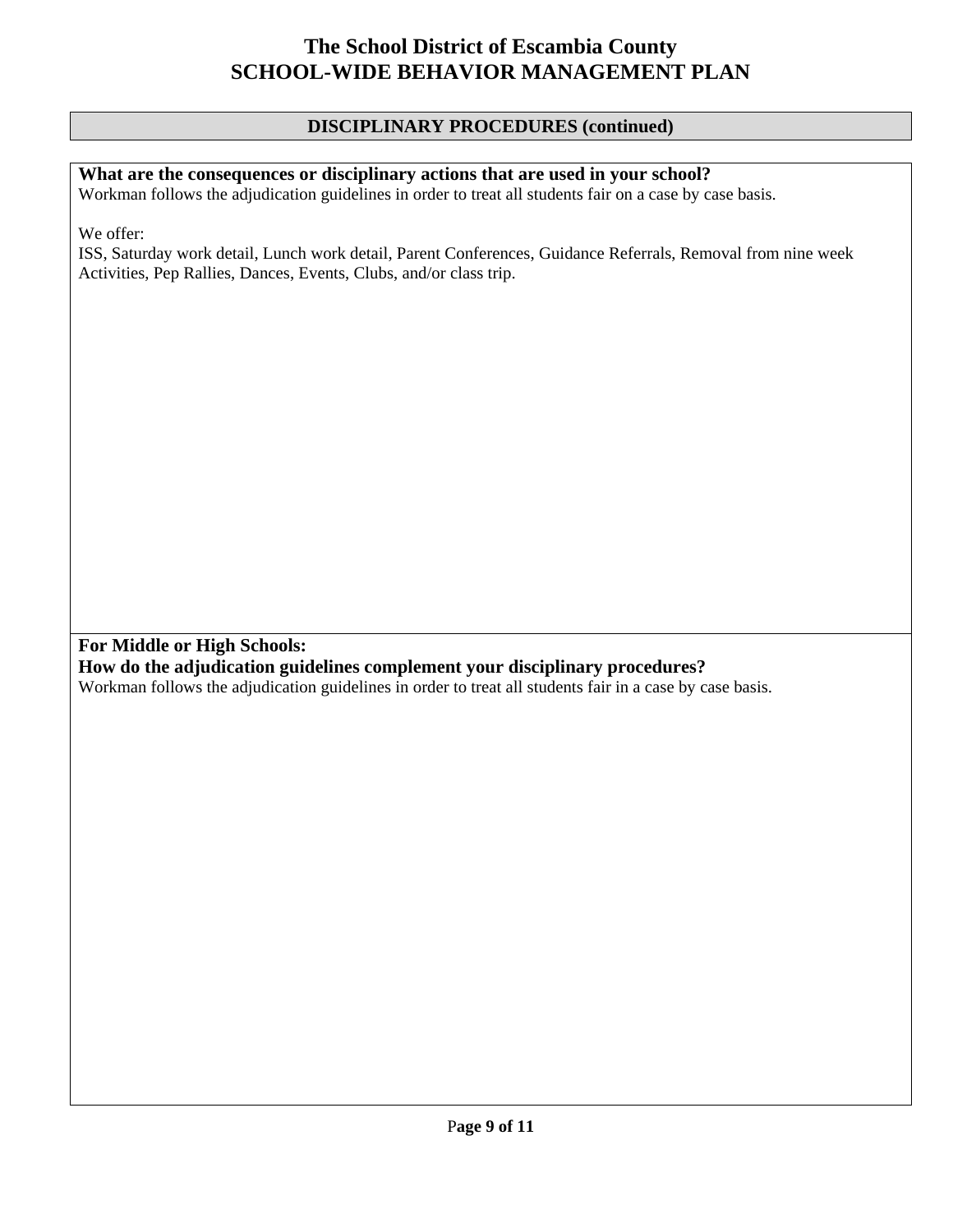## **TRAINING AND IMPLEMENTATION**

| Describe any training needs, material needs, and/or environmental arrangements necessary to<br>implement your school-wide behavior management plan.                                              |
|--------------------------------------------------------------------------------------------------------------------------------------------------------------------------------------------------|
| PBS support and training offered by the district as well as any thing at the school level.                                                                                                       |
|                                                                                                                                                                                                  |
|                                                                                                                                                                                                  |
|                                                                                                                                                                                                  |
|                                                                                                                                                                                                  |
|                                                                                                                                                                                                  |
|                                                                                                                                                                                                  |
| Describe how your school will train all faculty and staff on your school-wide behavior management<br>plan. How will you orient and teach new faculty and staff who arrive mid-year?              |
| Teachers and Staff will have a refresher during a faculty meeting prior to 3rd nine weeks.                                                                                                       |
| We will also be taping the expectations and rules for all students to run on the school based tv called CCTV. This will<br>also be used in training new teachers and staff about PBS.            |
|                                                                                                                                                                                                  |
|                                                                                                                                                                                                  |
|                                                                                                                                                                                                  |
|                                                                                                                                                                                                  |
|                                                                                                                                                                                                  |
| What school-wide routines and procedures will be implemented by all faculty and staff to facilitate<br>your school-wide behavior management plan?                                                |
| The JAGS-PBS Lessons should be taught on Monday of each week during 1st period COMPASS (9:15am-9:45am).                                                                                          |
| Signs are posted as follows:<br>JAGS are: Respectful, Caring, Thinkers, Open-Minded, Communicator, Responsible, Principled, Knowledgeable,<br>Risk-takers, Safe, Balanced, Reflective, Inquiring |
|                                                                                                                                                                                                  |
|                                                                                                                                                                                                  |
|                                                                                                                                                                                                  |
|                                                                                                                                                                                                  |
| Page 10 of 11                                                                                                                                                                                    |